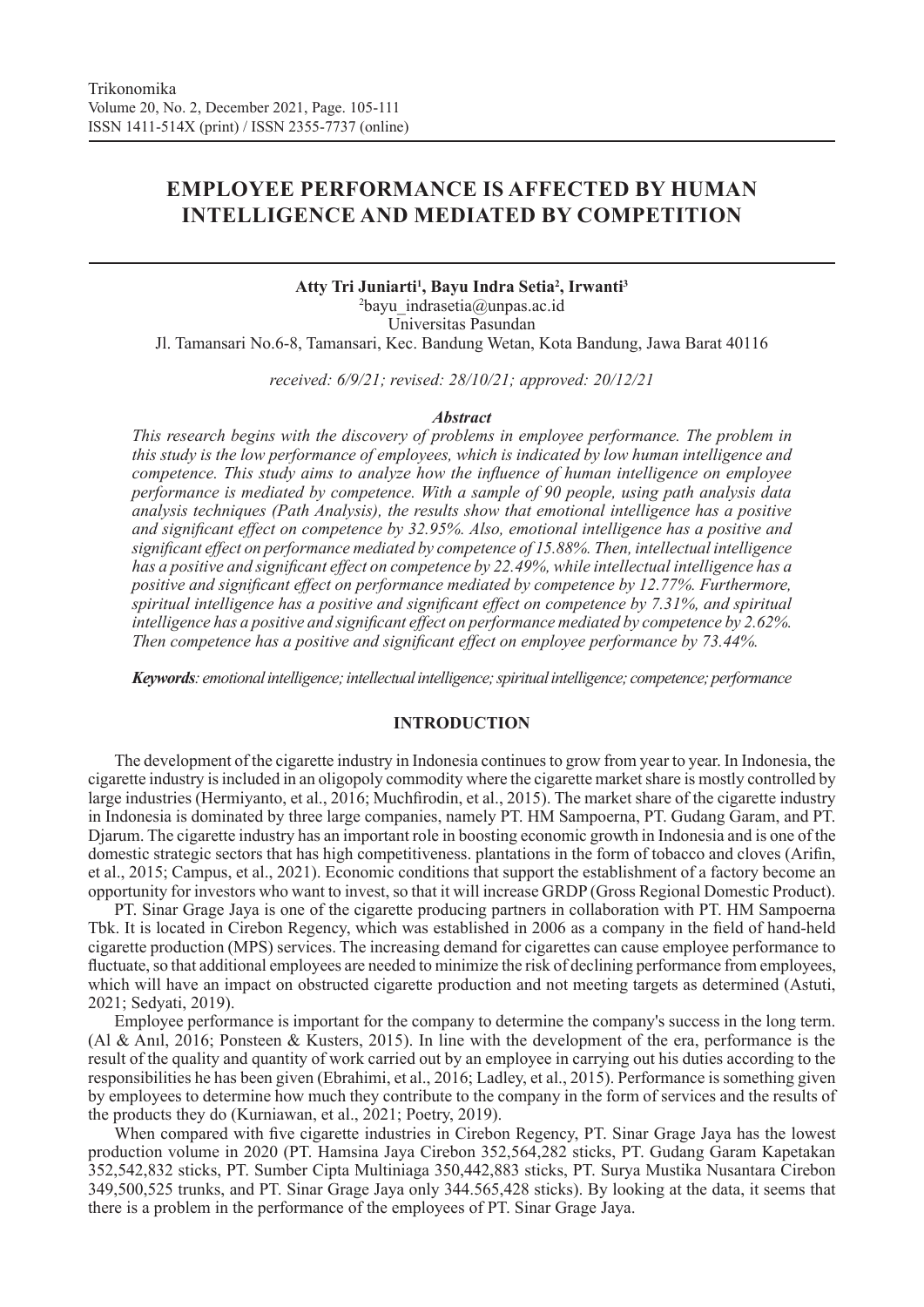The performance of employees at PT Sinar Grage Jaya before the pandemic and after the pandemic decreased from 2019 to 2020. There were various aspects that decreased in 2020 in the work behavior category, namely the discipline aspect and the cooperation aspect. Meanwhile, the work result category in 2020 experienced a decline, namely the quantity aspect of work and the aspect of work skills. The average total performance of employees at PT Sinar Grage Jaya Cirebon is still not optimal because, according to production employees at the center, the work assigned must reach the expected demand from the center, so sometimes employees work overtime to achieve the specified target. Employees also do not have a sense of initiative to do work and lack cooperation with fellow employees. This affects employee performance. Low employee performance is a problem that must be addressed. Low performance is one thing that reflects the failure of a company in dealing with employee development that is not according to company standards. This will create a threat to the company if the performance of its employees is not immediately repaired. Companies need employees who have optimal work improvements and are able to make positive contributions to the company's development.

Competence, human intelligence, leadership, work motivation, organizational culture, compensation, and work discipline are factors that can affect the performance of a company (Manese & Donald, 2020; Nikezić et al., 2016; Örnek & Ayas, 2015; Winarta, 2020; Wong & Ngai, 2021). Having the necessary competence to answer the demands of the organization is essential. A person's competence is built from a series of dimensions, which include knowledge, skills, and attitudes. The synergy between competency dimensions will make employees have adequate characteristics to achieve their best performance in carrying out the work entrusted to them. So competence plays a role in employee performance. An employee who has competence in a job will have an impact on his performance. The higher the competence possessed by an employee, the better his performance will be. The lower the competence possessed by an employee, the lower the performance. Lack of knowledge and low skills indicate that the competence of employees is still low. Therefore, competency improvement must be carried out so that every employee can work according to their duties and responsibilities (Daniela, 2015; Skorková, 2016). Employee performance at PT Sinar Grage Jaya is low due to low competence in employees. Some of the employees have only graduated from elementary school (SD) and junior high school (SMP). This makes employees feel a lack of knowledge gained, such as experience they have had as well as information that is needed. As a result, employee knowledge remains relatively low. Then, related to the expertise possessed by the employee, errors still occur in carrying out his work because the company itself did not hold training beforehand, but immediately went to work to meet requests from the center. Then the competence of employees becomes low due to the limited education obtained and the lack of development from the company.

Intelligence in general is a general ability that distinguishes the quality of one person from another. The aspect of intelligence is something that needs to be improved as part of the company's efforts to get human resources that have a high work ethic. Human intelligence is divided into five categories, namely: emotional intelligence, intellectual intelligence, spiritual intelligence, moral intelligence, and adversity intelligence. Emotional intelligence plays an important role in achieving the best performance for an employee. Selfcontrol, enthusiasm, and perseverance, as well as the ability to motivate oneself, are all examples of emotional intelligence. By having the emotional intelligence dimension, employees can work optimally and create a conducive work atmosphere that creates a sense of comfort at work, which will ultimately have an impact on improving employee performance (Cristina & Silvia, 2015; Lázaro & Martínez, 2017; Lee, 2015). Employees who do not have intellectual property in themselves will find it difficult to solve problems that occur within the company and do not have solutions to problems that occur. The purpose is to assess the extent to which the intellectual intelligence of an employee can affect the performance it produces.

The existence of emotional intelligence is very important, but in fact, intellectual intelligence as measured by IQ is still important in work success. Spiritual intelligence is the intelligence of the soul that exists in employees (Budrina, 2015; Satybaldina, et al., 2015). piritual intelligence is the foundation that we have in us because this intelligence is the highest intelligence of the other intelligences. It is this spiritual intelligence that has been present in every human being since birth that makes humans live a meaningful life, always listening to the voice of their conscience, never feeling wasted, and everything they live is always valuable (Ahmed, 2016; Hanefar, et al., 2015; Saad, et al., 2015).

This research was conducted to analyze the effects of emotional intelligence, intellectual intelligence, and spiritual intelligence on employee performance, mediated by competence. Many studies have been carried out by previous researchers, but this research is also intended to fill the void left by previous studies by adding the competence variable as a mediating variable or intervening variable.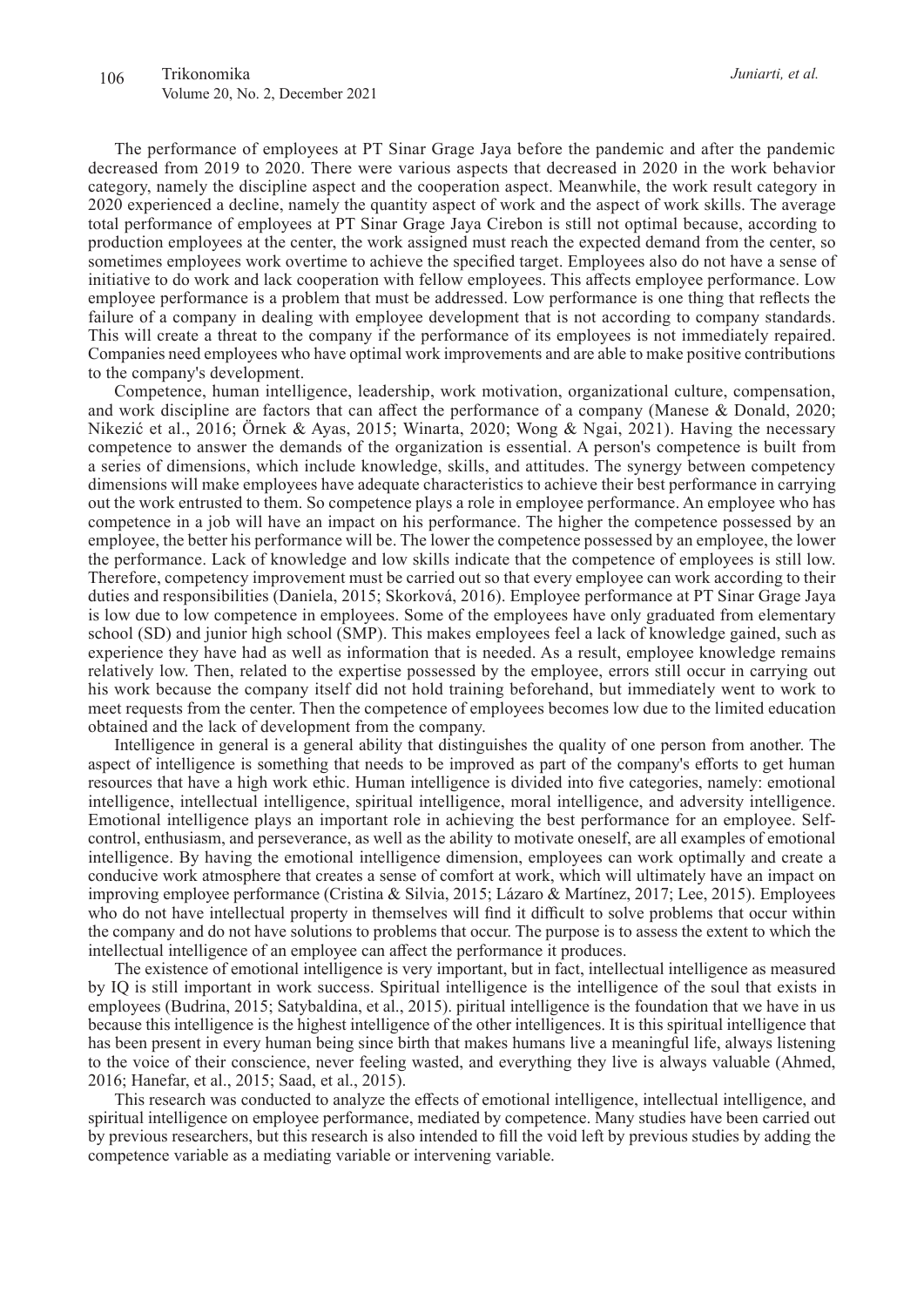# **METHODS**

The research method used is the descriptive and verification method, with the unit of analysis being the employees of PT. Sinar Grade Jaya in Cirebon Regency. The population in this study were employees of the production division at PT Sinar Grage Jaya, Cirebon Regency. There were as many as 796 employees, but the sample taken was 90 employees. The sampling technique used is probability sampling with simple random sampling, while the analytical tool used is path analysis.

#### **RESULTS**

Based on the results of the validity and reliability test, each questionnaire statement item from each variable, namely emotional intelligence, intellectual intelligence, spiritual intelligence, competence, and employee performance, were all declared valid and reliable. Based on the results of the descriptive analysis of the emotional intelligence variable, an average score of 3.21 indicates that emotional intelligence is in the poor category. The results of the recapitulation of the intellectual intelligence variable obtained an average score of 3.25, indicating that the emotional intelligence variable is in the poor category. The results of the recapitulation of the spiritual intelligence variable obtained an average score of 3.41, indicating that the spiritual intelligence variable was in a good category. The results of the recapitulation of the competency variable obtained an average score of 3.39, indicating that the competency variable is in the poor category. Furthermore, the results of the recapitulation of employee performance variables obtained an average score of 3.45, indicating that the employee performance variables at PT Sinar Grage Jaya Cirebon Regency were in the good category. The results of the calculations that have been carried out can be seen in Table 1.

> Table 1. The Influence of Emotional Intelligence, Intellectual Intelligence, and Spiritual Intelligence on Competency-based Performance

| Variable             | Emotional Intelligence $(\% )$ | Intellectual Intelligence $(\%)$ | Spiritual Intelligence $(\%)$ | Competency $(\% )$ |
|----------------------|--------------------------------|----------------------------------|-------------------------------|--------------------|
| Competency           | 32.95                          | 22.49                            |                               |                    |
| Performance          | 15.88                          | 12.77                            | 2.62                          | 73.44              |
| $\sim$<br>$\sqrt{2}$ | $\sim$ $\sim$ $\sim$ $\sim$    |                                  |                               |                    |

Source: Data processing, 2021

Table 1 shows that emotional intelligence has a positive and significant effect on competence by 32.95%. Emotional intelligence also has a positive and significant effect on performance, mediated by the competence of 15.88%. Then, intellectual intelligence has a positive and significant effect on competence by 22.49%, while intellectual intelligence has a positive and significant effect on performance mediated by competence by 12.77%. Furthermore, spiritual intelligence has a positive and significant effect on competence by 7.31%, and spiritual intelligence has a positive and significant effect on performance mediated by competence by 2.62%. Then competence has a positive and significant effect on employee performance by 73.44%.

Based on the results of the calculations in Table I above, the path diagram can be described as shown in Figure 1.



Figure 1 shows that each variable, namely emotional intelligence  $(X_1)$ , intellectual intelligence  $(X_2)$ , and spiritual intelligence  $(X_3)$ , has a positive and significant effect on employee performance  $(Z)$  through competence (Y) and competence (Y) positively. and significantly affected the performance (Z). Emotional intelligence  $(X_1)$ ,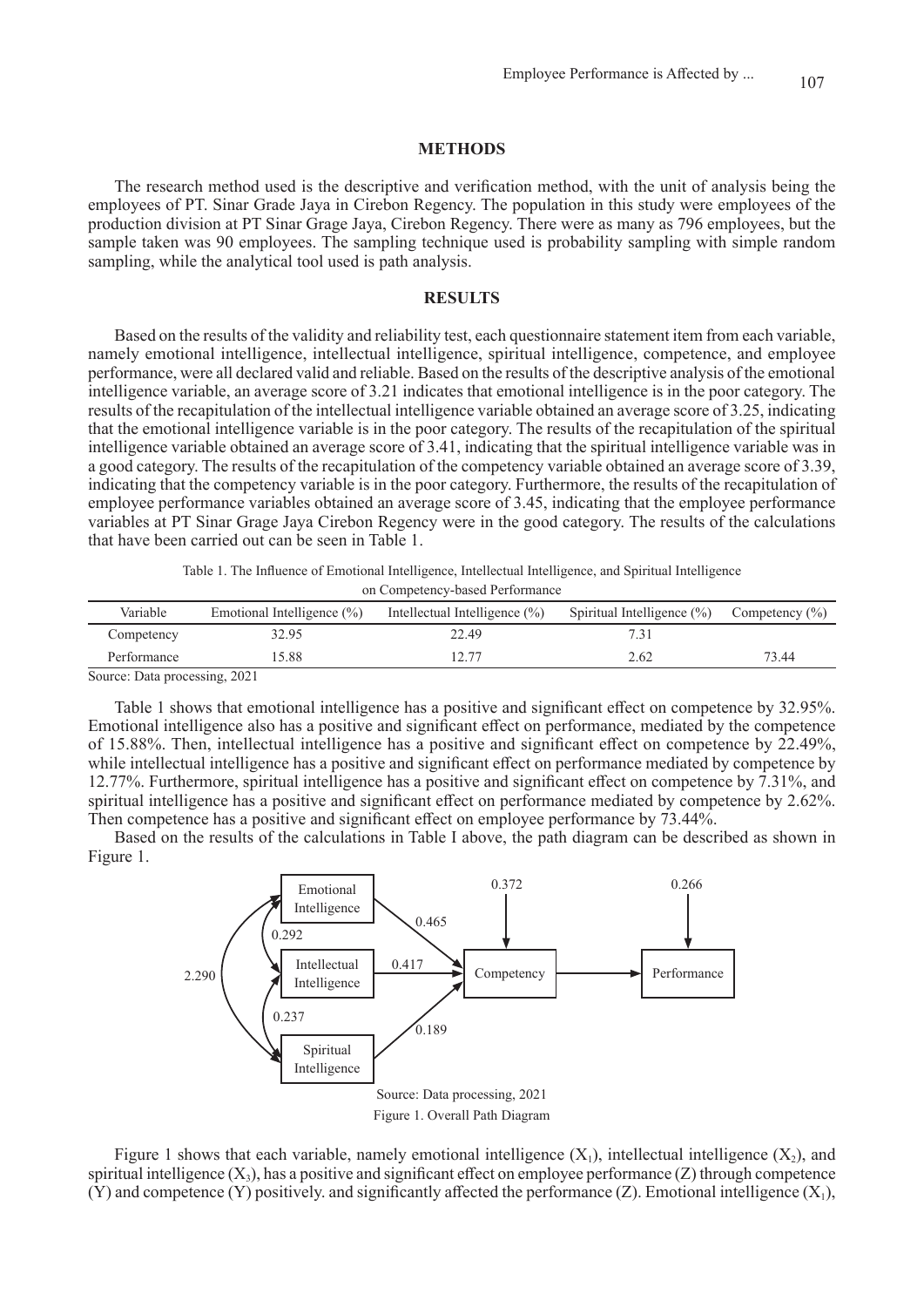intellectual intelligence  $(X_2)$ , and spiritual intelligence  $(X_3)$  affect employee performance  $(Z)$ , which is mediated by competence (Y). Thus, competence has a function as an intervening or mediating variable between emotional intelligence, intellectual intelligence, and spiritual intelligence on performance.

#### **DISCUSSIONS**

Due to failure, emotional intelligence at PT Sinar Grage Jaya is in the poor category, meaning that employees have not been able to manage their emotional intelligence in themselves, such as ways to entertain themselves, release anxiety, moodiness, or irritability, and rely on awareness and management skills. emotion. This is in line with the opinion of the quality control admin leadership, which states that employees tend not to be able to control themselves, motivate themselves, and manage emotions at work, which results in employees' emotional intelligence being low (Colomeischi, 2015; Hejazi & Nazarpoori, 2020; Peña-Acuña & Pisonero, 2017).

Intellectual intelligence at PT Sinar Grage Jaya is in the poor category, meaning that employees lack rational thinking and have not been able to work independently, causing knowledge of the problems at hand, making the right decisions, solving problems optimally, showing clear minds, reading with full understanding, being intellectually curious, showing curiosity, communication skills, the consequences of each decision, and showing interest in the surrounding environment is not optimal due to the limitations of education obtained. In line with the opinion of the quality control manager, employees do not dare to work individually, and the lack of communication causes employees to be less able to solve problems and make their own decisions (Budrina, 2015; Trifu, et al., 2016).

Spiritual intelligence at PT Sinar Grage Jaya is in the "good" category, meaning that employees in their work can adapt to help each other and do good as God's creatures. A person with an incomplete perception of themselves or life in general is tantamount to someone who wears glasses of the wrong size. Perception affects how he accepts everything. Therefore, wise and good things such as being autocratic, being open to other people's opinions, being pragmatic, logical thinking, forgiving, and imaginative abilities have not been properly realized for the employees themselves. In line with the opinion of the quality control admin leadership, employees are less able to think logically about a decision and are less open to the opinions of fellow employees, which makes employees feel right with their own opinions. Use spiritual intelligence as a capital to face life (Ahmed, 2016; Anwar, 2021; Hanefar, et al., 2015).

PT Sinar Grage Jaya's competence is in the poor category, meaning that employees are less motivated to develop and improve their abilities, there is no independent learning initiative and there is no training program from the company itself, which causes employee competence to be lacking in handling initiative problems in helping co-workers, friendliness and courtesy, seriousness, supported knowledge, broad knowledge, technical expertise, identifying problems and finding solutions in employees. In line with the opinion of the quality control and assurance leadership, which states that employees lack extensive knowledge, technical expertise, and the ability to identify problems in their work, this is one of the reasons for the lack of employee training (Di Berardino, 2016; Sokol, et al., 2015; Triwahyuni, et al., 2016).

Employee performance at PT Sinar Grage Jaya is in the good category, meaning that employees show quality in their work and work optimally, but are still lacking in performance, causing the employee's speed, ability, work results, and collaboration to not be shown. This is in line with the opinion of the employees of the adm quality control department, which states that employees of PT Sinar Grage Jaya have less than optimal speed, ability, and work results, one of which can be proven by the amount of production that often does not reach the target. In addition, the cooperation relationship between employees is not optimal; many employees are more concerned with their personal interests (He, et al., 2013; Lokar & Bajzikova, 2015; Yoel, 2015).

Testing the hypothesis of the influence of emotional intelligence, intellectual intelligence, and spiritual intelligence on competence through employee performance as an intervening variable, it was concluded that there is an influence of emotional intelligence, intellectual intelligence, and spiritual intelligence on competence. The higher the emotional intelligence, intellectual intelligence, and spiritual intelligence, the higher the competence. Emotional intelligence has a greater influence than intellectual intelligence and spiritual intelligence at PT Sinar Grage Jaya. High emotional intelligence means employees can motivate themselves, manage their emotions well enough, and have maturity in solving problems (Hornuf, et al., 2021). This research is supported by research results which state that intellectual intelligence affects competence only if employees have sufficient skills. This is because their work is a repetition that continues to be repeated every day so that they are sure to be proficient and have specific skills (Kafadar, et al., 2015). Spiritual intelligence affects competence. This depends on a leader who can unite the spirituality of employees with sincere intentions at work so that employees will always work optimally (Gera, 2021).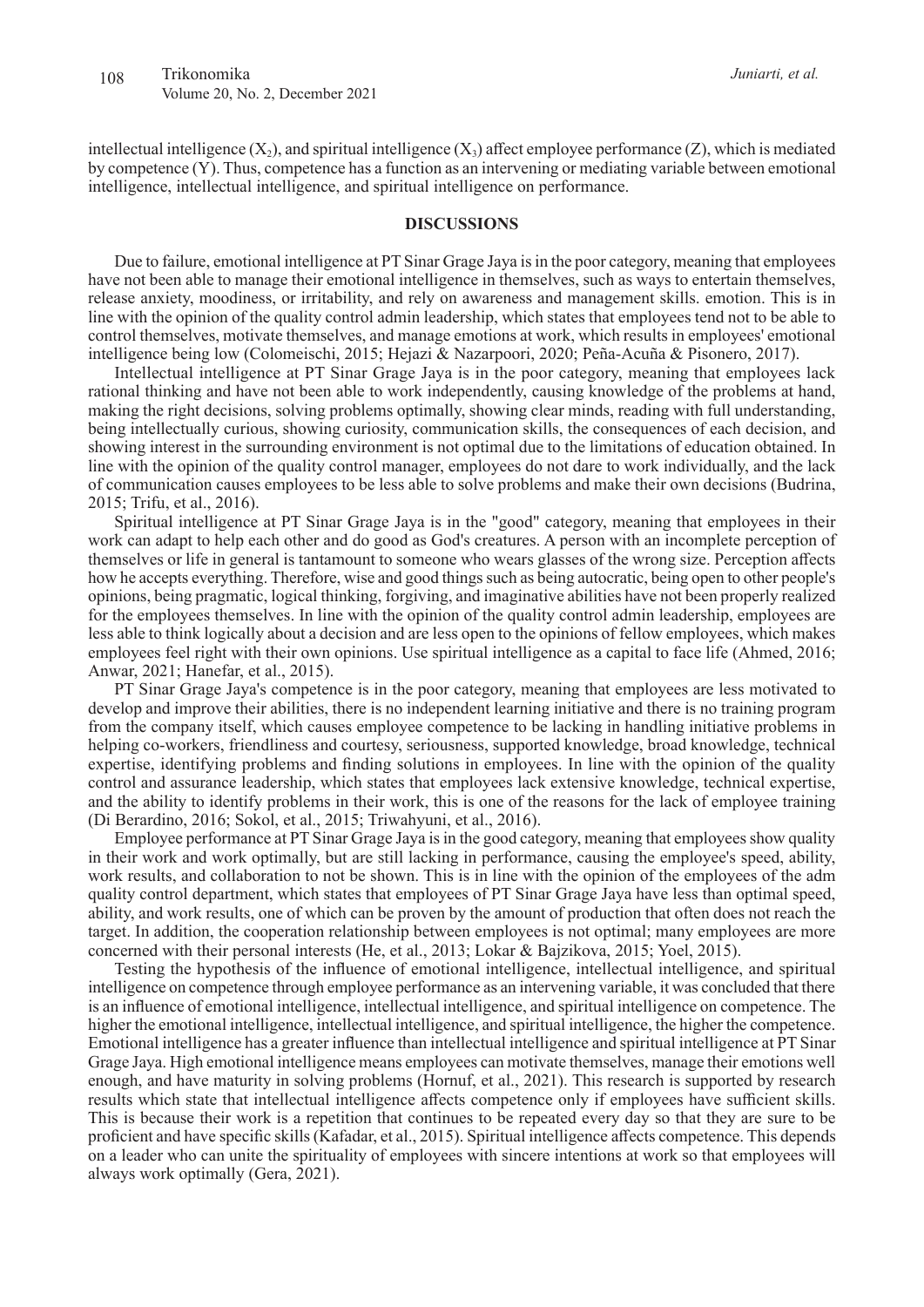In contrast to research which states that the dimensions of spiritual intelligence regarding quality of life, being flexible, and having a holistic view have little effect on the high competence of employees. As a result, increased human trust in God will not necessarily result in increased competence.Therefore, spiritual intelligence has a less dominant influence on employee competence (Ahmed, 2016).

The effect of competence on employee performance means that the higher the competence, the higher the employee's performance. These results are based on research which states that if young employees have high productivity, which can make a high contribution to achieving maximum performance, and a high educational background, they are expected to be able to have good knowledge of their work (Daniela, 2015; Kristanto, et al., 2021).

# **CONCLUSIONS**

Emotional intelligence at PT Sinar Grage Jaya Cirebon Regency is in the poor criteria, as well as intellectual intelligence at PT Sinar Grage Jaya Cirebon Regency is in the poor criteria. Meanwhile, the spiritual intelligence of PT Sinar Grage Jaya, Cirebon Regency, is in good condition. Competence at PT Sinar Grage Jaya Cirebon Regency is in poor condition, and employee performance at PT Sinar Grage Jaya Cirebon Regency is in good condition. The results of the verification test show that emotional intelligence has a positive and significant effect on competence. Emotional intelligence also has a positive and significant effect on performance mediated by competence. Then intellectual intelligence has a positive and significant effect on competence, while intellectual intelligence has a positive and significant effect on performance mediated by competence. Furthermore, spiritual intelligence has a positive and significant effect on competence, and spiritual intelligence has a positive and significant effect on performance mediated by competence. Then competence has a positive and significant effect on employee performance.

### **REFERENCES**

- Ahmed, A. 2016. Spiritual Intelligence (SQ): A Holistic Framework for Human Resource Development. In Administratie si Management Public (Vol. 2016, Issue 26, pp. 60–77).
- Al, A. D., & Anıl, İ. 2016. The Comparison of the Individual Performance Levels Between Full-time and Parttime Employees: The Role of Job Satisfaction. Procedia - Social and Behavioral Sciences, 235, 382–391. https://doi.org/https://doi.org/10.1016/j.sbspro.2016.11.048
- Anwar, M. Z. 2021. The Effect of Islamic Spiritual Intelligence on Human Resource Performance: Individual and Organizational Perspective. In Lecture Notes in Networks and Systems (Vol. 194, pp. 1583–1594). https://doi.org/10.1007/978-3-030-69221-6\_116
- Arifin, M. Z., Probowati, B. D., & Hastuti, S. 2015. Applications of Queuing Theory in the Tobacco Supply. Agriculture and Agricultural Science Procedia, 3, 255–261. https://doi.org/https://doi.org/10.1016/j.aaspro.2015.01.049
- Astuti, P. A. S. 2021. Tobacco Control Stakeholder Perspectives on the Future of Tobacco Marketing Regulation in Indonesia: A Modified Delphi Study. Journal of Preventive Medicine and Public Health, 54(5), 330–339. https://doi.org/10.3961/jpmph.21.181
- Budrina, E. G. 2015. Resource Factors of Intellectual Development in Younger Bilingual Students. Procedia Social and Behavioral Sciences, 185, 314–320. https://doi.org/https://doi.org/10.1016/j.sbspro.2015.03.430
- Campus, B., Fafard, P., St. Pierre, J., & Hoffman, S. J. 2021. Comparing the Regulation and Incentivization of E-cigarettes Across 97 Countries. Social Science & Medicine, 291, 114187. https://doi.org/https://doi. org/10.1016/j.socscimed.2021.114187
- Colomeischi, A. A. 2015. Predictors for Wellbeing: Emotional Factors and Expectancy for Success. Procedia - Social and Behavioral Sciences, 190, 48–53. https://doi.org/https://doi.org/10.1016/j.sbspro.2015.04.915
- Cristina, O. A., & Silvia, R. A. 2015. The Influence of Stressor Agents Over Academic Learning- Motivational Spectrum Approach. Procedia - Social and Behavioral Sciences, 180, 1406–1411. https://doi.org/https:// doi.org/10.1016/j.sbspro.2015.02.285
- Daniela, P. 2015. The Relationship Between Self-Regulation, Motivation And Performance At Secondary School Students. Procedia - Social and Behavioral Sciences, 191, 2549–2553. https://doi.org/https://doi. org/10.1016/j.sbspro.2015.04.410
- Di Berardino, D. 2016. Corporate Governance and Firm Performance in New Technology Ventures. Procedia Economics and Finance, 39, 412–421. https://doi.org/https://doi.org/10.1016/S2212-5671(16)30342-2
- Ebrahimi, P., Moosavi, S. M., & Chirani, E. 2016. Relationship Between Leadership Styles and Organizational Performance by Considering Innovation in Manufacturing Companies of Guilan Province. Procedia - Social and Behavioral Sciences, 230, 351–358. https://doi.org/https://doi.org/10.1016/j.sbspro.2016.09.044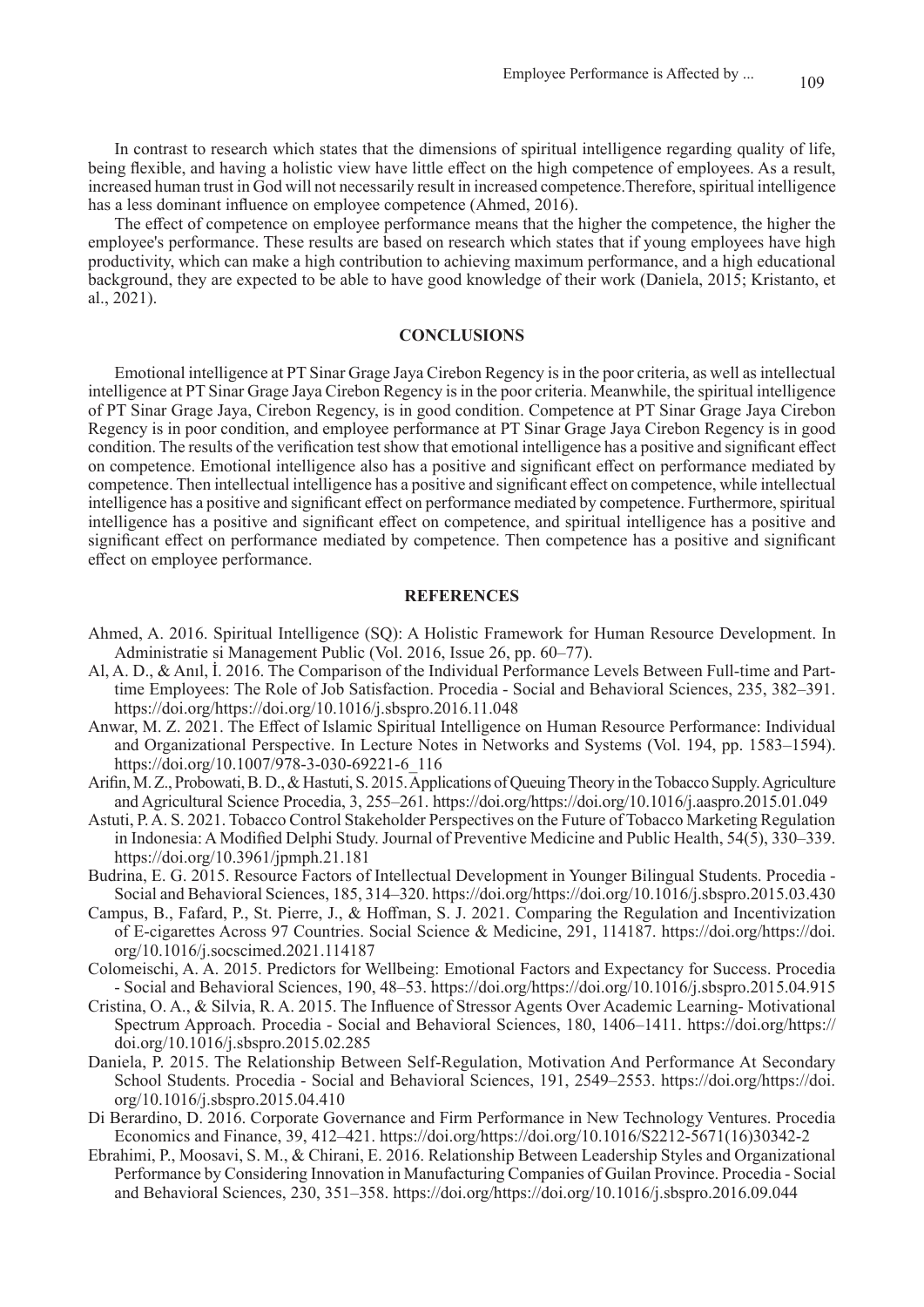*Juniarti, et al.*

- Gera, N. 2021. Human Resource Development and Spiritual Intelligence: An Investigation Amongst Management Students in Delhi NCR. International Journal of Innovation and Learning, 29(1), 45–66. https://doi. org/10.1504/IJIL.2021.111831
- Hanefar, S. B., Siraj, S., & Sa'ari, C. Z. 2015. The Application of Content Analysis toward the Development of Spiritual Intelligence Model for Human Excellence (SIMHE). Procedia - Social and Behavioral Sciences, 172, 603–610. https://doi.org/https://doi.org/10.1016/j.sbspro.2015.01.409
- He, J., Mao, X., Rui, O. M., & Zha, X. 2013. Business Groups in China. Journal of Corporate Finance, 22, 166–192. https://doi.org/https://doi.org/10.1016/j.jcorpfin.2013.05.001
- Hejazi, A., & Nazarpoori, A. 2020. Investigating the Effect of Emotional Intelligence Dimensions on Intelligent Leadership in Knowledge Age Organizations. Journal of New Approaches in Educational …. http://jedu. miau.ac.ir/mobile/article\_4447.html?lang=en
- Hermiyanto, B., Winarso, S., & Kusumandaru, W. 2016. Soil Chemical Properties Index of Tobacco Plantation Land in Jember District. Agriculture and Agricultural Science Procedia, 9, 181–190. https://doi.org/https:// doi.org/10.1016/j.aaspro.2016.02.118
- Hornuf, L., Schilling, T., & Schwienbacher, A. 2021. The Relevance of Investor Rights in Crowdinvesting. Journal of Corporate Finance, 101927. https://doi.org/https://doi.org/10.1016/j.jcorpfin.2021.101927
- Kafadar, H., Akıncı, Z., & Çakır, B. 2015. Effects of the IQ up Cognitive Development Method on the Cognitive Development of 10- to 12-Year-old Children. Procedia - Social and Behavioral Sciences, 174, 3243–3253. https://doi.org/https://doi.org/10.1016/j.sbspro.2015.01.989
- Kristanto, R. S., Suparwati, Y. K. 2021. *Pengaruh Kompetensi SDM, Kualitas Informasi Keuangan dan Locus Of Control Terhadap Kinerja UMKM dengan Pengambilan Keputusan Sebagai Variabel* …. JIEF: Journal of …. http://e-journal.iainpekalongan.ac.id/index.php/jief/article/view/3705
- Kurniawan, Y. E., Sawitri, D., & Saleh, M. 2021. *Pengaruh Kualitas SDM, Terhadap Kinerja Pegawai dengan Mediasi Budaya Organisasi pada Masa Pandemic Covid 19 Di Dinas PMD Kabupaten Probolinggo*. Bisman (Bisnis Dan …. http://ejurnal.unim.ac.id/index.php/bisman/article/view/1172
- Ladley, D., Wilkinson, I., & Young, L. 2015. The Impact of Individual Versus Group Rewards on Work Group Performance and Cooperation: A Computational Social Science Approach. Journal of Business Research, 68(11), 2412–2425. https://doi.org/https://doi.org/10.1016/j.jbusres.2015.02.020
- Lázaro, A. M. S., & Martínez, A. G. 2017. Intercultural Education. A Project of Attention to Diversity from the Performing Arts. Procedia - Social and Behavioral Sciences, 237, 856–862. https://doi.org/https://doi. org/10.1016/j.sbspro.2017.02.183
- Lee, J.-H. 2015. A Case Study of Music-based Program in Samsung Group's Executive Education. Procedia Social and Behavioral Sciences, 174, 3214–3223. https://doi.org/https://doi.org/10.1016/j.sbspro.2015.01.985
- Lokar, A., & Bajzikova, L. 2015. International Competition and Fiscal Differentiations under Democratic Conditions. Procedia - Social and Behavioral Sciences, 210, 213–222. https://doi.org/https://doi.org/10.1016/j. sbspro.2015.11.361
- Manese, L. E., & Donald, B. W. Mac. 2020. *Pengaruh Budaya Organisasi, Kualitas SDM, Disiplin Terhadap Motivasi dan Kinerja Karyawan pada PT. PLN (PERSERO) Area Manado*. Jurnal EMBA: Jurnal Riset …. https://ejournal.unsrat.ac.id/index.php/emba/article/view/30086
- Muchfirodin, M., Guritno, A. D., & Yuliando, H. 2015. Supply Chain Risk Management on Tobacco Commodity in Temanggung, Central Java (Case Study at Farmers and Middlemen Level). Agriculture and Agricultural Science Procedia, 3, 235–240. https://doi.org/https://doi.org/10.1016/j.aaspro.2015.01.046
- Nikezić, S., Dželetović, M., & Vučinić, D. 2016. Chester Barnard: Organisational-Management Code for the 21st Century. Procedia - Social and Behavioral Sciences, 221, 126–134. https://doi.org/https://doi.org/10.1016/j. sbspro.2016.05.098
- Örnek, A. Ş., & Ayas, S. 2015. The Relationship between Intellectual Capital, Innovative Work Behavior and Business Performance Reflection. Procedia - Social and Behavioral Sciences, 195, 1387–1395. https://doi. org/https://doi.org/10.1016/j.sbspro.2015.06.433
- Peña-Acuña, B., & Pisonero, C. G. 2017. Ethnography and Emotions: Cultural Intelligence Applied to Motherhood Migration Process. Procedia - Social and Behavioral Sciences, 237, 446–451. https://doi.org/https://doi. org/10.1016/j.sbspro.2017.02.088
- Poetry, N. R. 2019. *Pengaruh Lingkungan Kerja terhadap Kualitas SDM Dampaknya pada Kinerja Karyawan PT. Permodalan Nasional Madani (PERSERO)*. repository.stiemahardhika.ac.id. http://repository.stiemahardhika. ac.id/648/
- Ponsteen, A., & Kusters, R. J. 2015. Classification of Human- and Automated Resource Allocation Approaches in Multi-Project Management. Procedia - Social and Behavioral Sciences, 194, 165–173. https://doi.org/ https://doi.org/10.1016/j.sbspro.2015.06.130